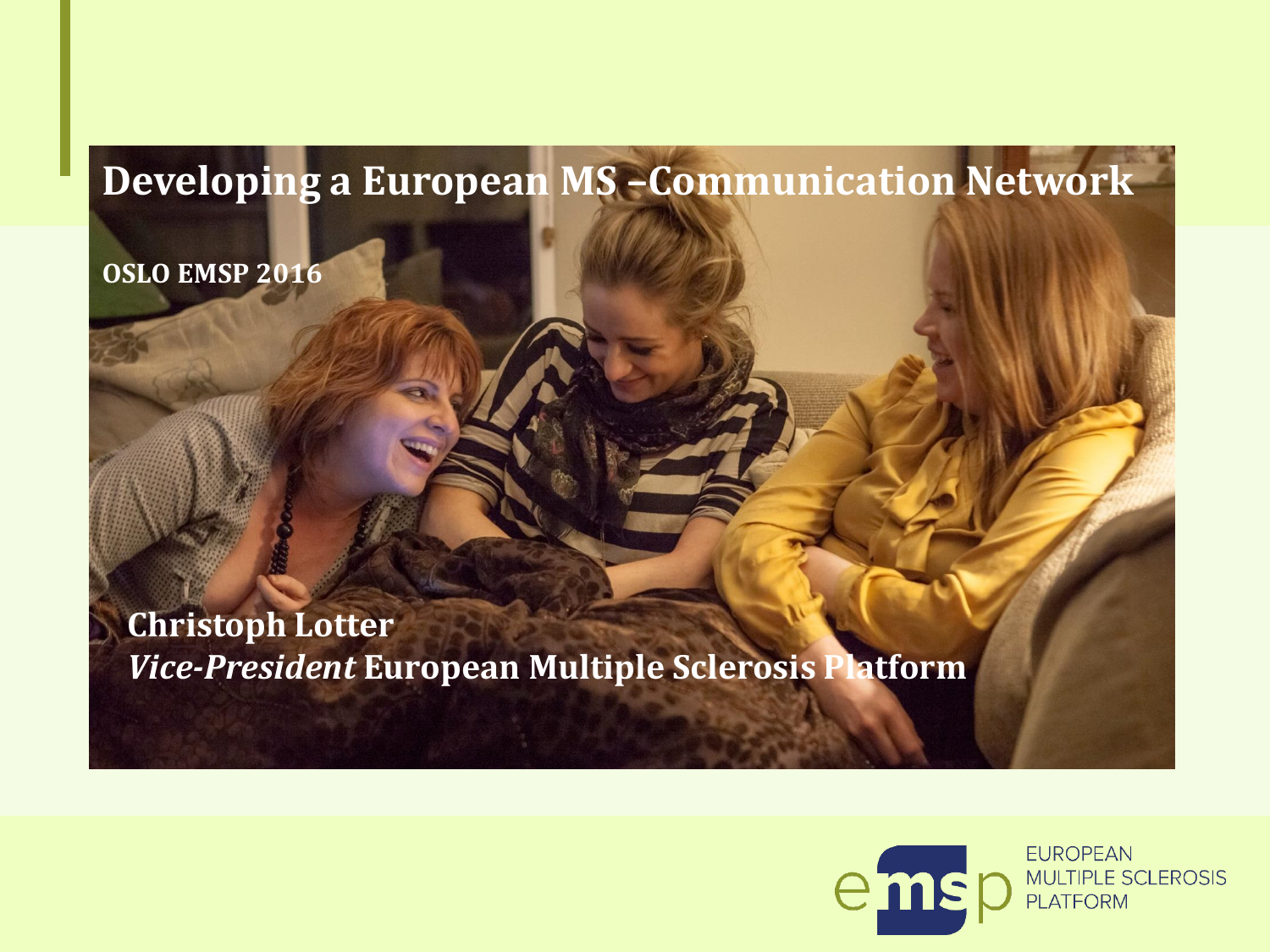# **Main Topics in MS Communication**



Wissensgemeinschaft Communauté de connaissances Comunità di conoscenze

Sensibilisierung Sensibilisation Sensibilizzazione



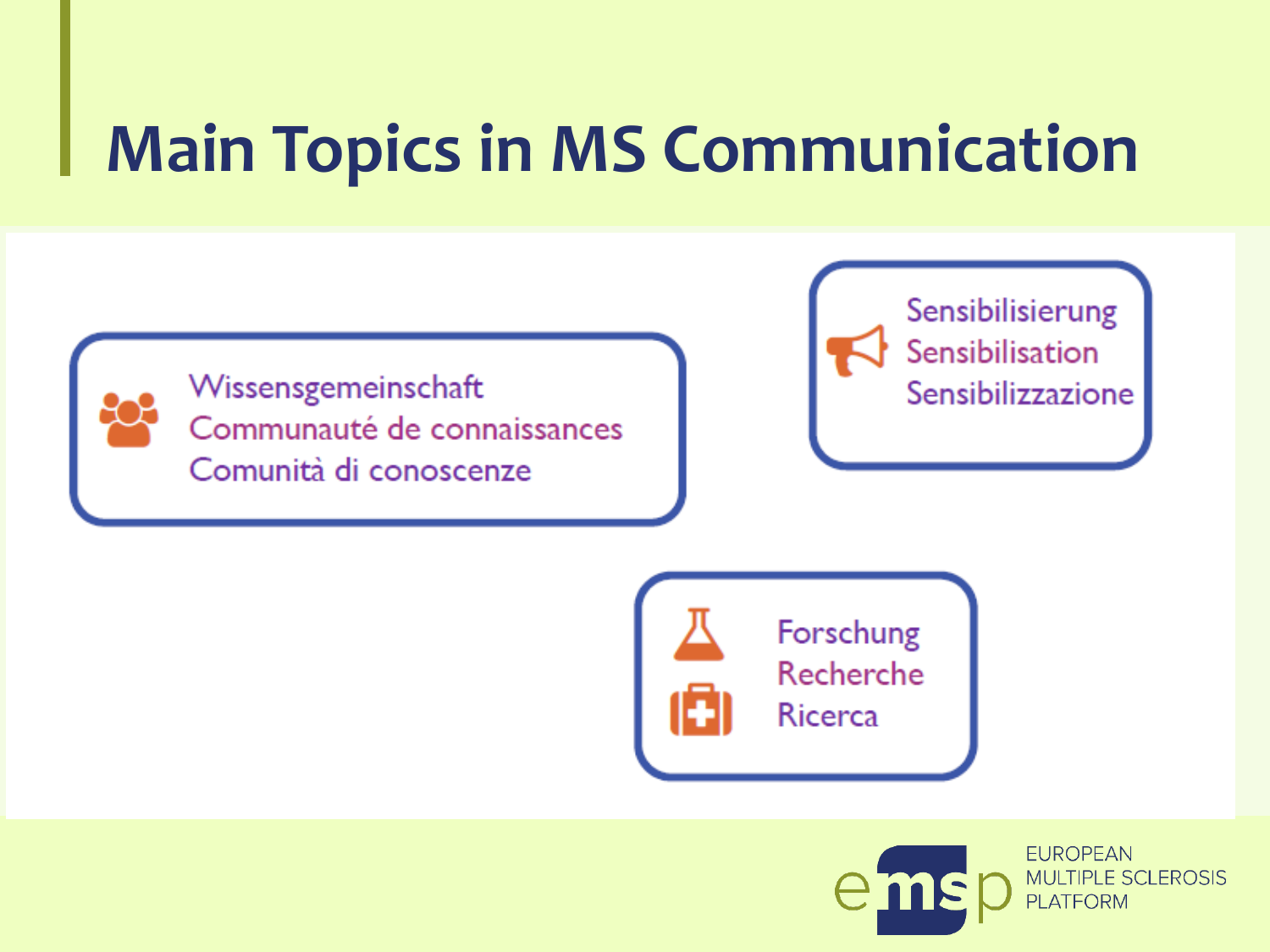# **Key demands**

Neutral and as objective as possible (no pharma or non-pharma bias)

"" in time" : we all are facing information competitors (Industry, Internet ", know-alls"....) and have to provide valid information in reasonable time

Understandable in terms and language

Adapted to the target groups (text, video, comics....WEB, print, APP, mobile)

covering all important sources (research in any way, alternative medicine, "real life data = know-how of people living with MS, rehabilitation...)

 $\rightarrow$  Working with non-biased experts how of people living with MS)

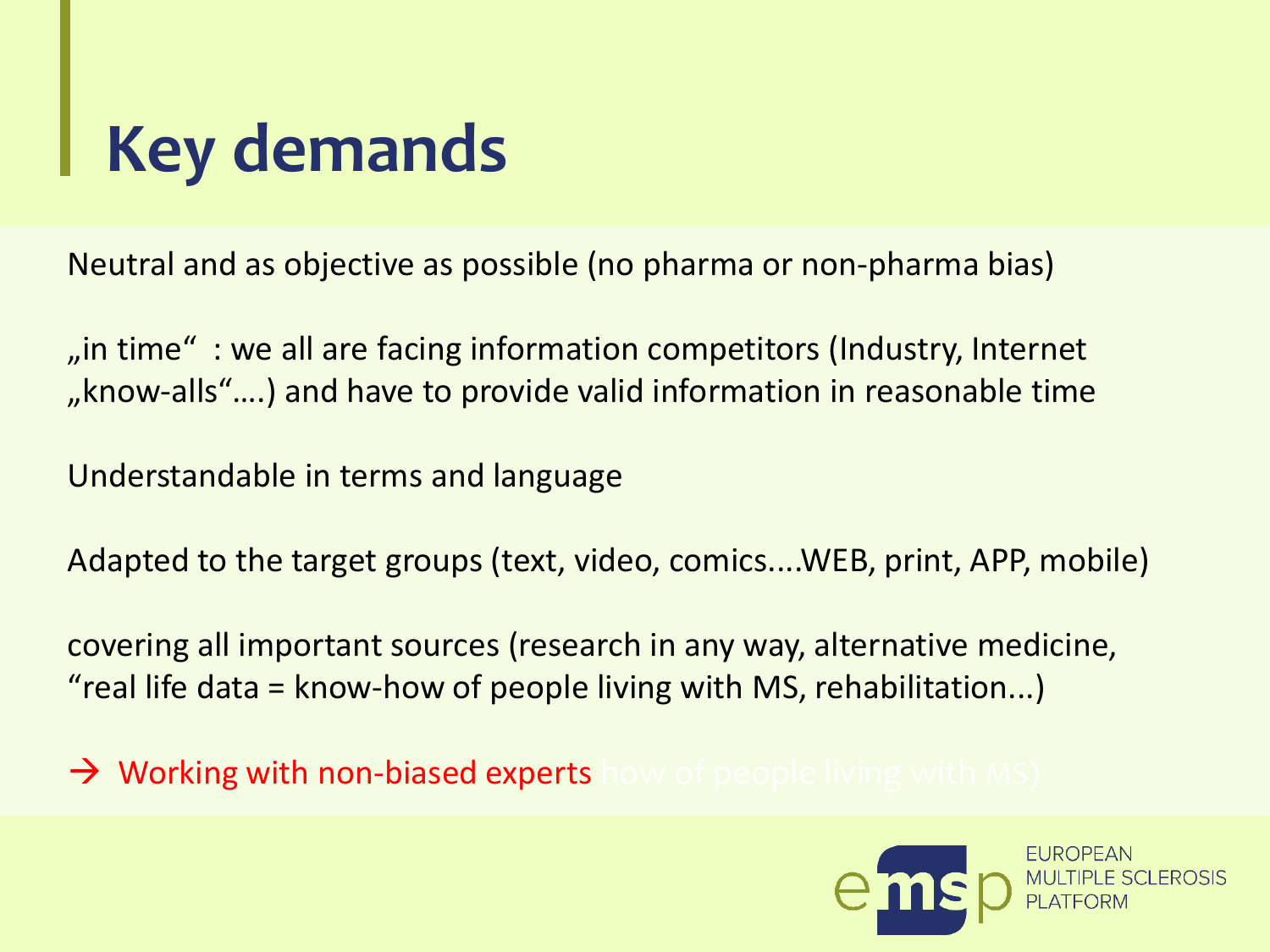## **National Societies – common topics**

<https://www.dmsg.de/ms-erforschen/>

[https://www.arsep.org/fr/174-sep%20et%20enfants.html](https://www.arsep.org/fr/174-sep et enfants.html)

<http://www.ms-kids.ch/fr/figur/sam-l-epatant>

<https://scleroseforeningen.dk/dansk-forskning>

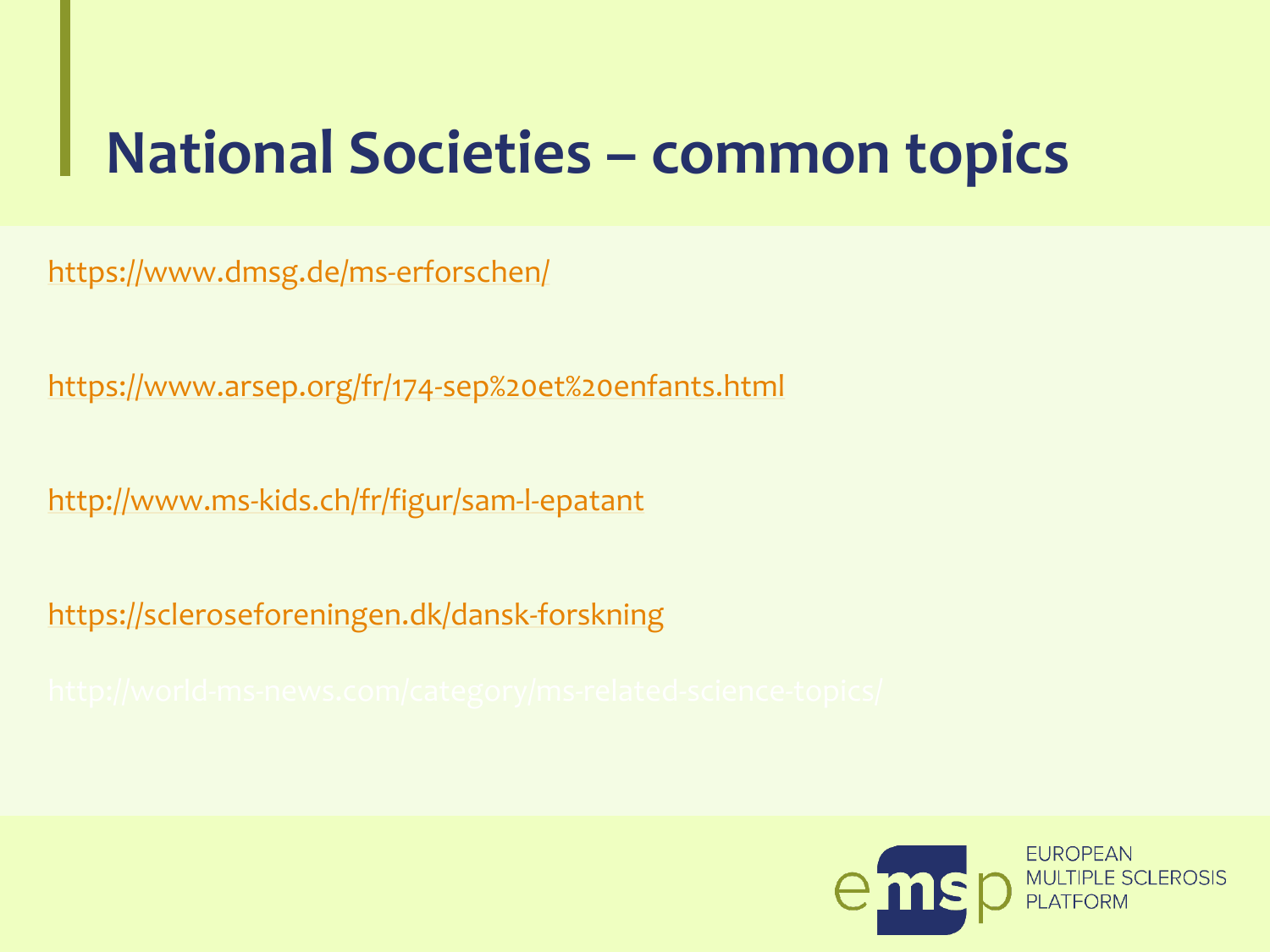# *Why is it important for the members to be active participants in it?*

- Sharing knowledge: research, treatments, reports
- Receiving information and material from the network
- Sharing approved articles, videos and templates
- Saving money and time by sharing and avoiding the current multi-investment of each national society
- National & international survey's and Conference Reports

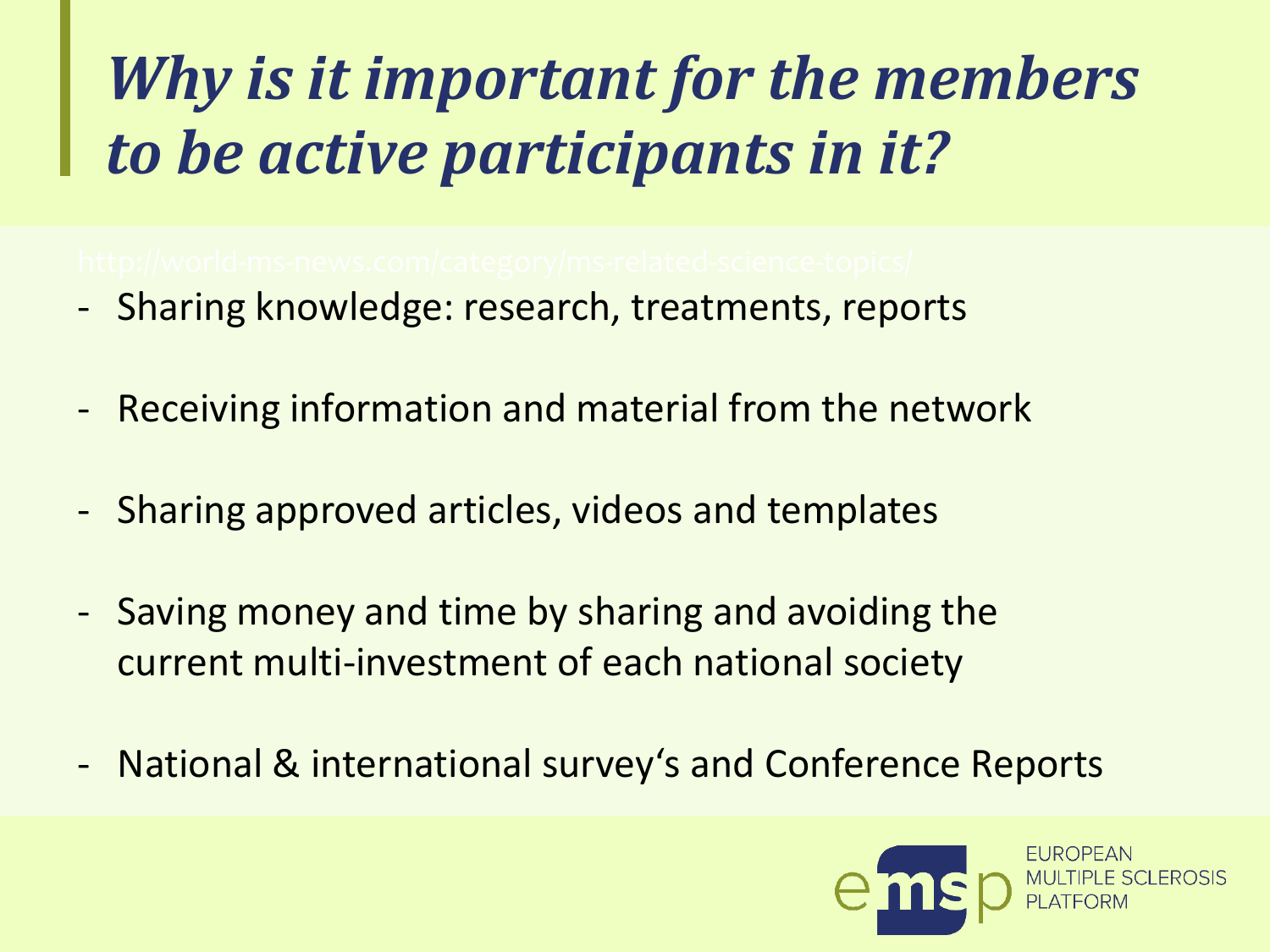### **Common topics – shared investment**

## **["MELATONIN"](http://world-ms-news.com/category/ms-related-science-topics/)**

[http://world-ms-news.com/melatonin-may-reduce-the-frequency-of-ms](http://world-ms-news.com/category/ms-related-science-topics/)relapses/

Example for [a database:](http://world-ms-news.com/category/ms-related-science-topics/)

<http://world-ms-news.com/category/ms-related-science-topics/>

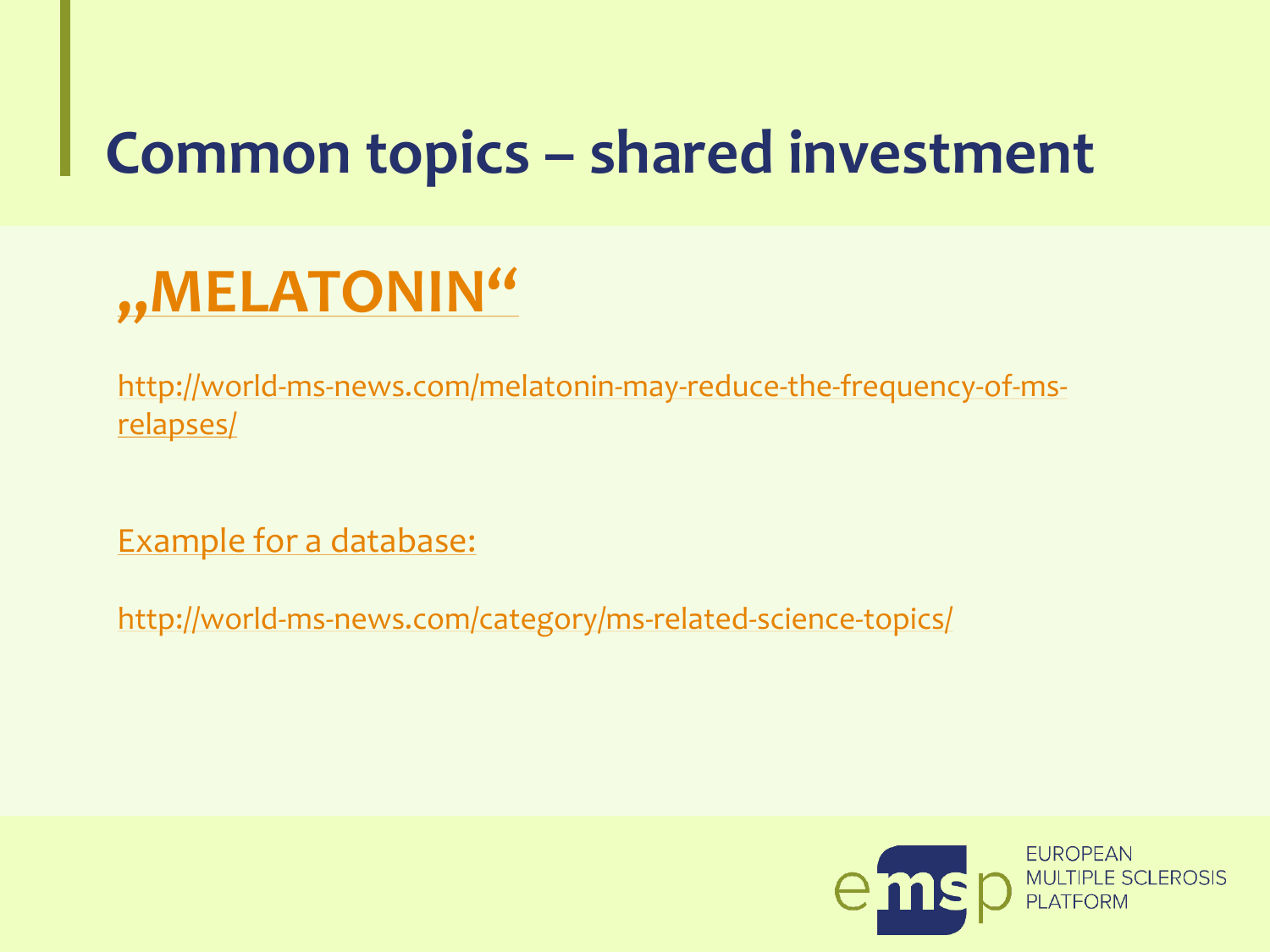#### **YOUR IDEA'S AND INPUT**

#### Together we can develop an efficient MS-Communication where



#### can share and benefit